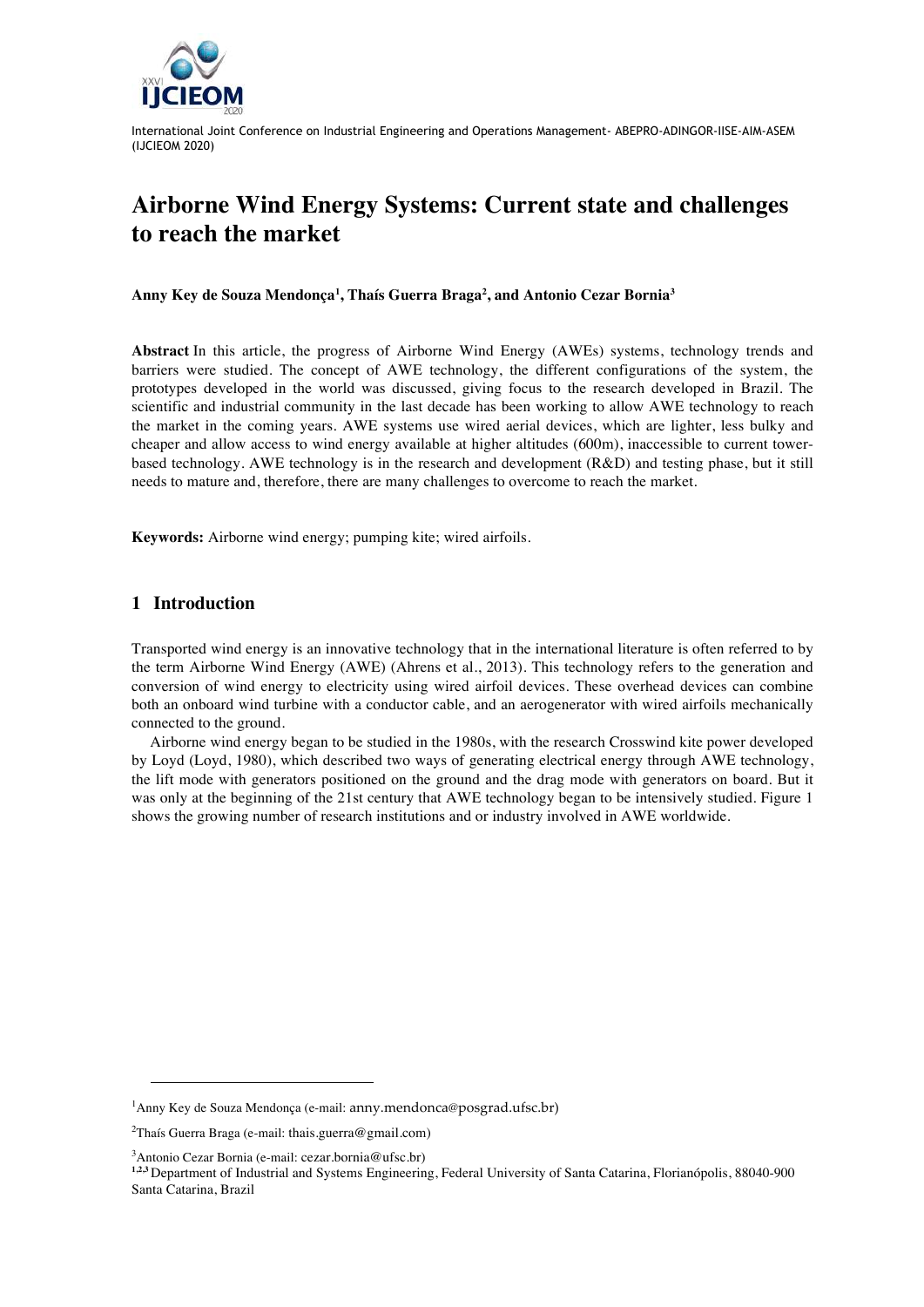



**Fig. 1** Number of companies and or research institutions involved with AWE technology. Source: (Schmehl, 2019).

Most research institutions and or industry around the world that have made important technological advances, are using technology using wired airfoils. The strategy used is to fly a kite (the airfoil) in the direction of the crosswind, maximizing the traction on the cable, and consequently the power extracted from the wind. The high altitude airfoil can be maintained by the wind flow, and the cable tension can be used to collect some of the energy that the moving airfoil can potentially extract from the wind.

Comparing the technology of wind turbines with wired airfoils with the technology of conventional wind turbines, it is possible to understand that the goal of AWE technology is to use part of the structure that moves more quickly than a large wind turbine, which are the tips of the rotor blades, and replace them with wings similar to those of a paraglider, kitesurf or similar to a balloon or airplane wings automatically controlled.

According to Fagiano et al. (2010) in conventional wind towers, 20% of the surface at the tip of the rotor blades contributes 80% of the electrical power generated. This is because the speed of the tip of the rotor blades is higher and, consequently, the effective wind speed is higher on the outside of the blades.

Replacing the conventional wind turbine tower with a cable considerably reduces material consumption (reducing the cost of construction, installation and transport) and allows the airfoil to be operated at high altitudes (up to about 600 meters), where there are stronger and more frequent winds, which are inaccessible to conventional tower-based technology. Because it can operate at high altitudes, this new technology can be economically viable even in locations where conventional technology is not viable due to the presence of insufficient winds at low altitudes (Mendonça, 2017). This aspect allows, for example, to reduce costs associated with long transmission lines, with the installation of generating units closer to large consumption centers. From an environmental point of view, AWE technology reduces visual impact, produces less noise and allows airfoil operation to be diverted from bird migration routes, which is not possible in conventional technology without interrupting operation.

In this article, the progress and trend of wind energy technology (wind turbine X wired airfoils) were discussed. The concept of AWE technology, the different configurations of the system, the prototypes developed in the world was briefly discussed, focusing on the technological development developed in Brazil. Although several studies have been carried out on the development and status of conventional wind energy technology, few have been done for AWE technology and none has presented the progress and recent trends in airborne wind energy technology.

## **2 Advances in wind energy technology**

The role of wind energy is to provide competitive, reliable and clean energy to stimulate economic growth and reduce greenhouse gas emissions, while creating jobs and increasing energy security.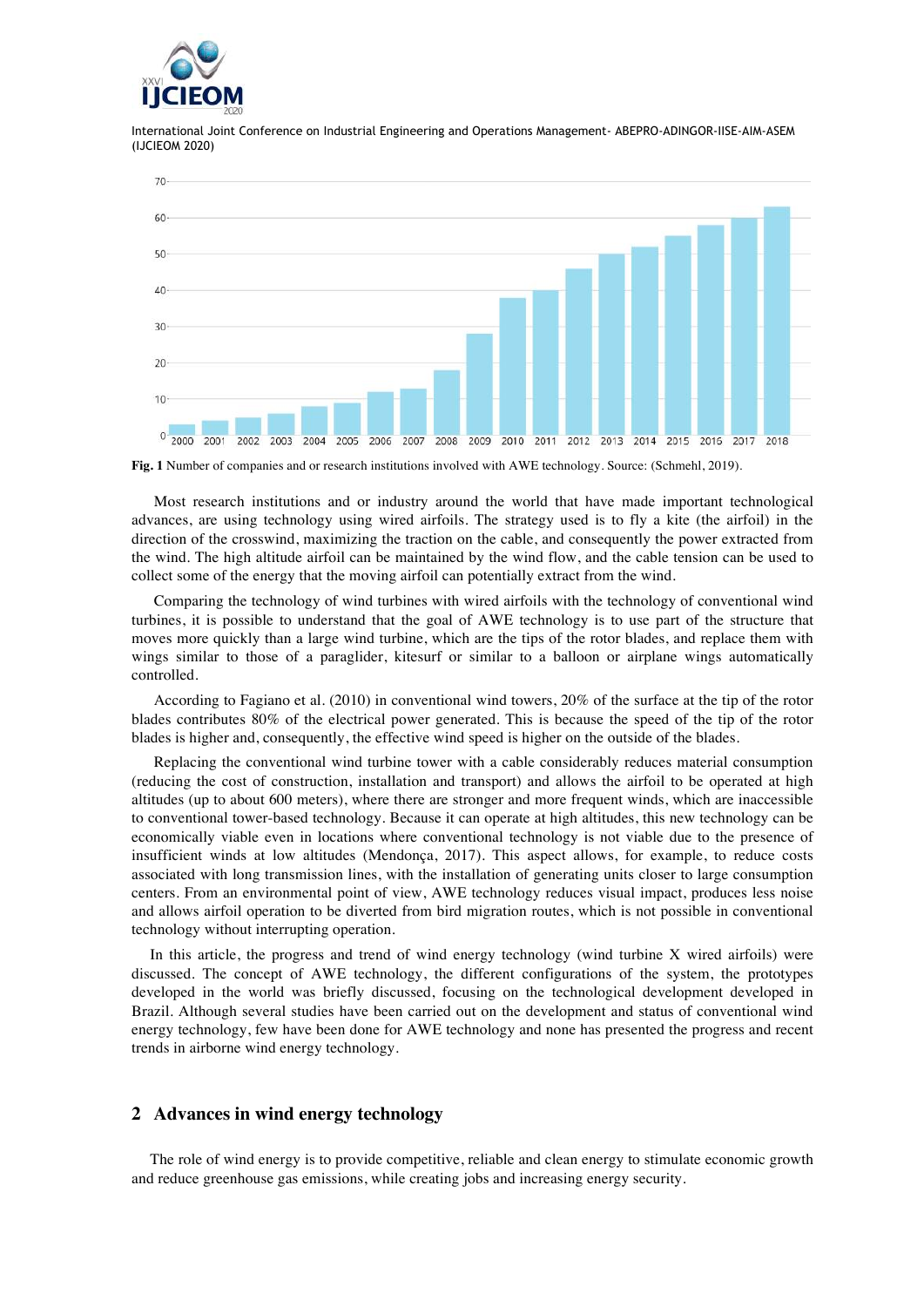

Wind energy is developing in this direction and has been transforming the energy sector. The installed capacity of wind energy increased from 17.4 GW in 2000 to 591 GW in 2018 (REN21, 2019). According to REN21 (2019), the energy generated by the force of the wind is 5.5% of the world energy generation in 2018. Technological improvements in the wind sector have reduced the costs of producing energy at competitive prices and the technology has changed since the first wind farms in the world in 1980 as shown in Figure 2, doubling the average size of the rotors and producing more energy (OECD/IEA, 2013).



**Fig. 2** Scalability expected for a wind turbine. Source: (OECD/IEA, 2013).

According to Thresher et al. (2007), the main incentive to increase the size of a wind tower is to take advantage of the wind shear, placing the rotors at high altitudes in order to take advantage of stronger and more stable winds.

However, according to Fagiano et al. (2010), the wind potential available at high altitudes cannot be tapped at competitive costs by conventional tower-based wind technology.

### **3 Advances in Airborne Wind Energy technology**

In the early 1980s, Miles Loyd had the idea of building a wind generator without a tower, using a flying kite connected to the ground by a cable, like a kite (Loyd, 1980). It was from Loyd's inventions that the concept of airborne wind energy or airborne wind energy was developed.

At the beginning of the 21st century, research on renewable energy sources promises a future free of fossil fuels (Kåberger, 2018), but some forms of renewable energy remain out of reach, as is the case with AWE technology, which is still in phase research and development.

Researchers from sixty-three research groups and or industry are developing various types of wind turbines that can produce clean energy from untapped winds at high altitudes (Schmehl and Tulloch, 2019).

AWEs systems can be classified as:

- **ground generator system** In this system, electric energy is produced on the ground through mechanical work done by the traction force, transmitted from the airfoil to the generator on land through one or more cables, which produce a rotational movement that makes the generator work. This operation, called pumping kite, can be differentiated between systems with fixed or mobile station devices on the ground.
- **airborne generation system** In this system, electric energy is produced in the airfoil and transmitted to the ground through a special cable with a dual purpose: to keep the airfoil at a controlled height and to accommodate electrical cables that transmit the energy. Systems with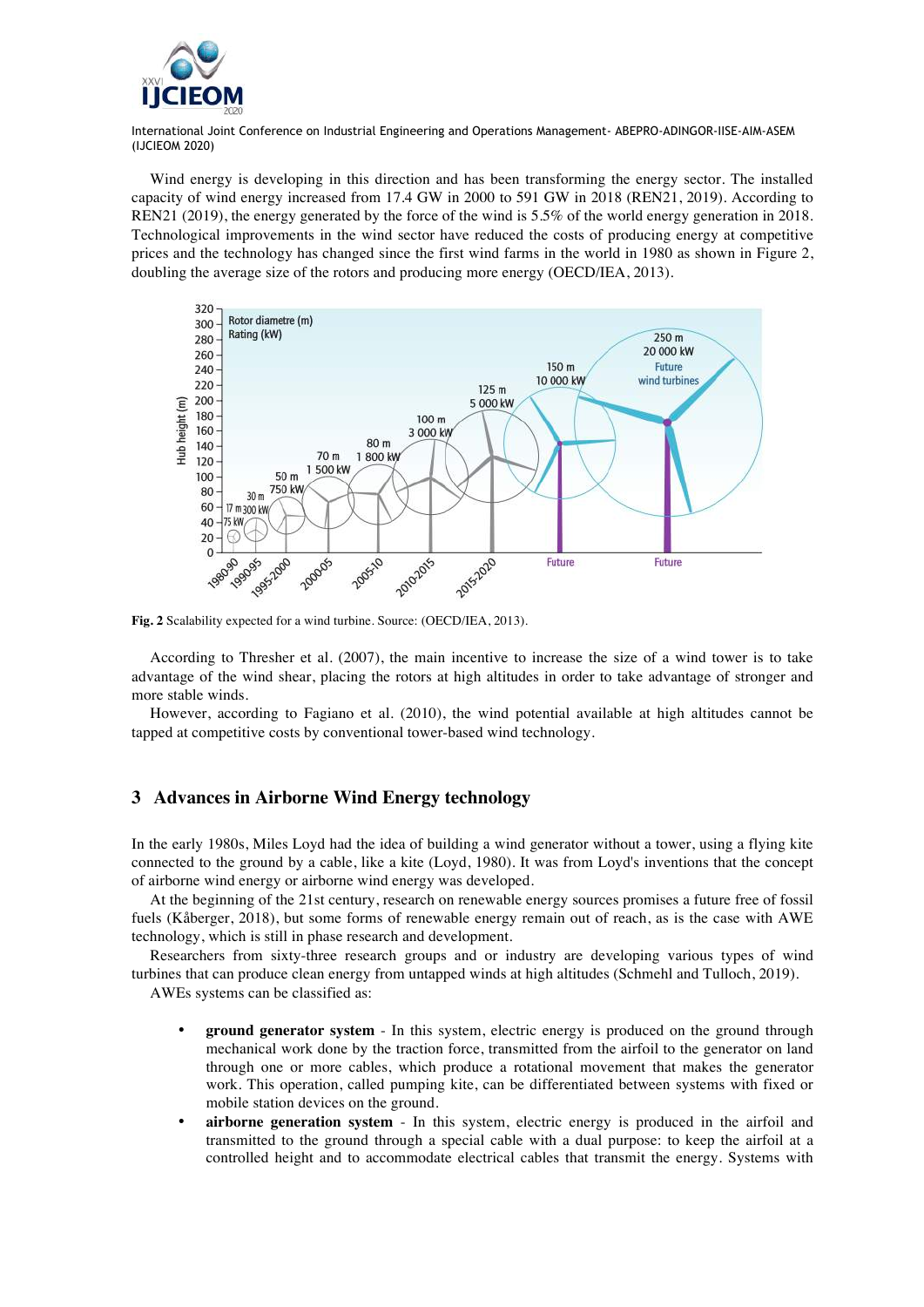

> airborne generators produce electrical energy continuously during operation, except during takeoff and landing maneuvers in which energy is consumed.

Figure 3 presents the first demonstrative prototypes with AWE technology in pumping kite mode.



**Fig. 3** AWE technologies in pumping kite mode under development. Source: Adapted from (Schmehl and Tulloch, 2019).

Currently, airborne wind energy technology is under development and testing with special permissions for companies and research groups. The local aviation authorities provide these permits. Next, Table 1 presents the main properties of the prototypes in pumping kite mode in demonstration.

| <b>Prototype category</b>                         | Organization                                                          | <b>Generated power</b> | <b>Size</b>       | Weight (kg)              | <b>Number</b><br>of Cables |
|---------------------------------------------------|-----------------------------------------------------------------------|------------------------|-------------------|--------------------------|----------------------------|
| Flexible wing<br>(ground-based<br>generation)     | TU Delft                                                              | 20KW                   | $25 \text{ m}$    | 20                       | $\mathbf{1}$               |
|                                                   | Kitepower (startup TU Delft)                                          | 100KW                  |                   |                          |                            |
|                                                   | Skysails (kite wind propulsion system,<br>saving 2MW of diesel engine | 200 KW                 | $320 \text{ m}^2$ |                          |                            |
|                                                   | Kite Power Systems (KPS)                                              | twin-kite system       | 7m                | 45                       | 1                          |
|                                                   | UFSCkite                                                              | 12KW                   | 17m2              | $\overline{2}$           | $\mathbf{1}$               |
|                                                   | Kitenergy                                                             |                        |                   |                          |                            |
| Semi-rigid wing<br>(ground-based<br>generation)   | EnerKite                                                              | 30KW to 500 KW         | 11 <sub>m</sub>   | 20                       | 3                          |
| <b>Rigid wing</b><br>(ground-based<br>generation) | eWindSolutions (USA)                                                  |                        |                   |                          |                            |
|                                                   | Kitemill                                                              | kind of drone          | 3.7 <sub>m</sub>  | 4.5                      | 1                          |
|                                                   | Ampyx Power (control center)                                          | 90 kW                  | 5.5 m             | 35                       | 1                          |
|                                                   | Twingtec                                                              | $100$ kW               | $3 \text{ m}2$    | 15                       | $\overline{c}$             |
|                                                   | Windlifi                                                              |                        |                   |                          |                            |
|                                                   | Windswept                                                             |                        | 2 m2              | $\overline{\phantom{a}}$ | $\overline{a}$             |
| <b>Rigid wing</b><br>(airborne<br>generation)     | Makani Power - GoogleX                                                | 600 KW                 |                   |                          |                            |

**Table 1** AWE prototypes in pumping kite mode in demonstration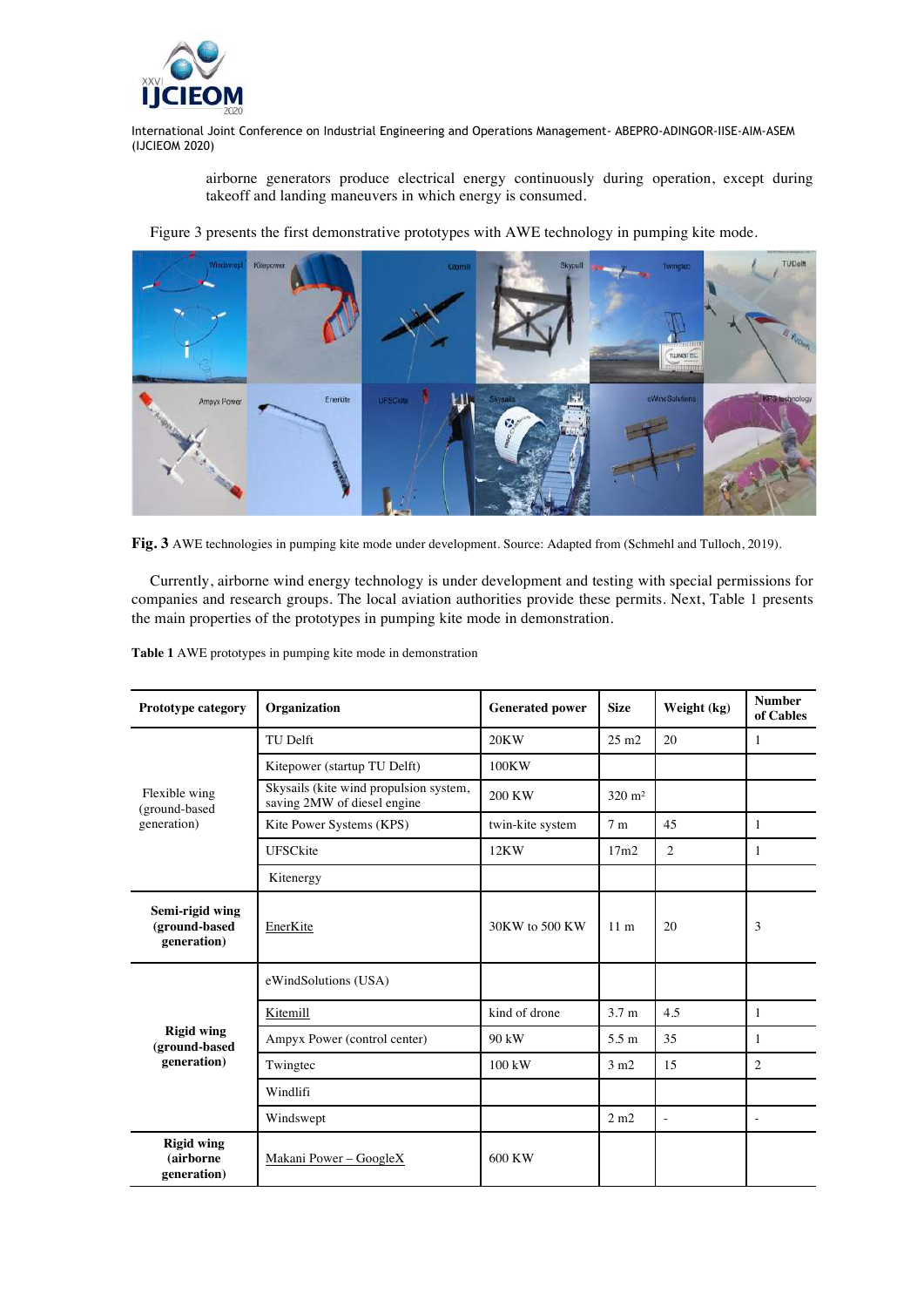

# *3.1 Research with AWE technology developed in Brazil*

According to AWESCO, the Federal University of Santa Catarina (UFSCkite) is the only entity in Latin America to do research with AWE technology, through the UFSCkite Project (Schmehl, 2018). At the UFSCkite laboratory, prototypes of AWE systems were developed, which consist of a ground generation unit, equipped with a mechanical structure for automated landing and take-off and a flight unit consisting of a flexible 17 m2 airfoil equipped with an embedded flight control unit. Each ground unit is equipped with a permanent magnet electric generator with a nominal power of 12 kW, a 45 cm diameter spool for storage of approximately 600 meters of cable, an electrical machine control panel and embedded electronics as well as various devices energy conversion (UFSCkite, 2020). Figure 4 shows the prototypes of the ground and flight units under development and testing in the laboratory.



**Fig. 4** Prototypes of the ground (left), flight (cent) units and a field test image (left). Source: UFSCkite (2020).

The project developed at UFSCkite is multidisciplinary (UFSCkite, 2020), with an emphasis on areas with:

- Control different strategies are developed for flight control, cable traction control and control of the system's operating modes;
- Filtering and estimation it is necessary to filter the sensor readings and estimate previously unknown parameters, such as the aerodynamic aerodynamic coefficients;
- Supervisory systems together with the development of prototypes, a SCADA system for human operator interface with the wind turbine and data storage is constantly being improved;
- Embedded systems ground and flight units have embedded systems responsible for tasks such as sensing, filtering, control and communication;
- Mechanical and aerodynamic design design of ground and flight units and mechanical structures for landing, take-off and operation of the wired airfoil;
- Power electronics development of ground units (12kW), as well as the development of a wind micro generation system (60W) for continuous supply to the flight unit containing actuators and embedded electronics illustrated in Figure 5;
- Instrumentation for the operation of the wind turbine, it is necessary to measure and process information such as wind speed, airfoil position and cable traction;
- Wind measurement for the exploration of suitable locations for the implementation of AWE technology, a low-cost wind measurement unit in the range of  $0 - 600$  meters altitude is being developed, based on drone and acoustic tomography. The concept for the development of the measurement unit is shown in Figure 6.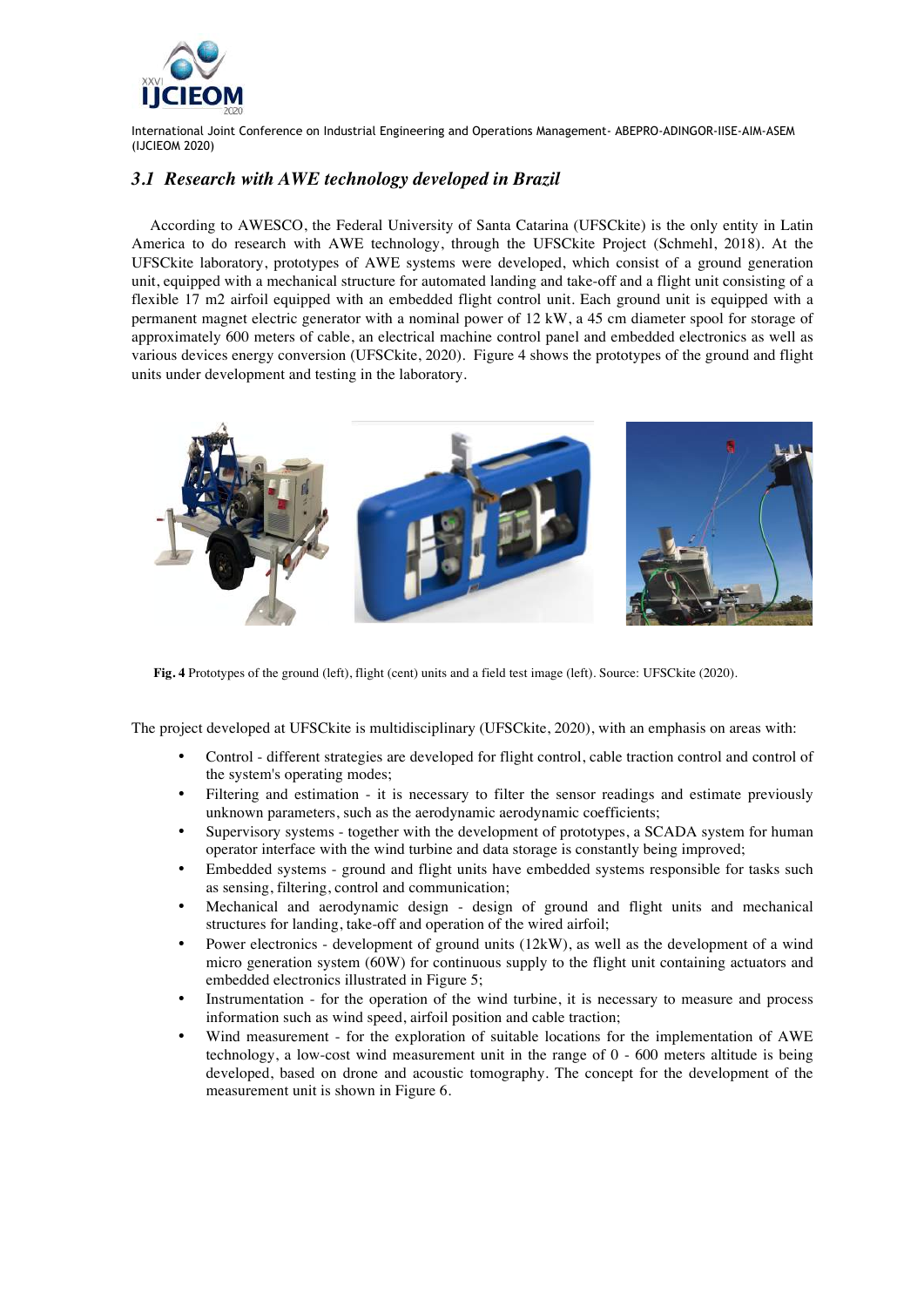



**Figure 5:** Coupling the 3-bladed turbine to the generator. Source: (UFSCkite, 2020).



**Figure 6:** Drone-based viewing unit concept. Source: (UFSCkite, 2020).

Table 2 shows the current and future development of AWE technology in the UFSCkite laboratory.

| 2013 a 2018         | 2019 a 2020                           | 2023             |  |
|---------------------|---------------------------------------|------------------|--|
| Flight control unit | Plant design for continuous operation | Startup creation |  |
| Field tests         | Field tests for power curve plottings | Scalability      |  |
| Onboard generation  | Efficiency and maintenance costs      |                  |  |
| Ground unit design  | Permission for use of air space       |                  |  |
| Wind measurement    | Wind measurement station tests        |                  |  |

**Table 2: Current development and future research in the UFSCkite laboratory.**

# *3.2 Current challenges for R&D for AWE technology to reach the market*

A recent study called "Study on Challenges in the commercialization of airborne wind energy systems", developed for the European Commission, recognized the power of AWE technology to contribute to increasing the renewable energy mix, and pointed out barriers to its commercialization (EUROPEAN\_COMMISSION, 2018). This study provided three main categories of barriers:



**Fig. 6** Categories that can influence the levelized cost of energy (LCOE) and AWEs investment risks. Source. Adapted from (EUROPEAN\_COMMISSION, 2018: pp. 69).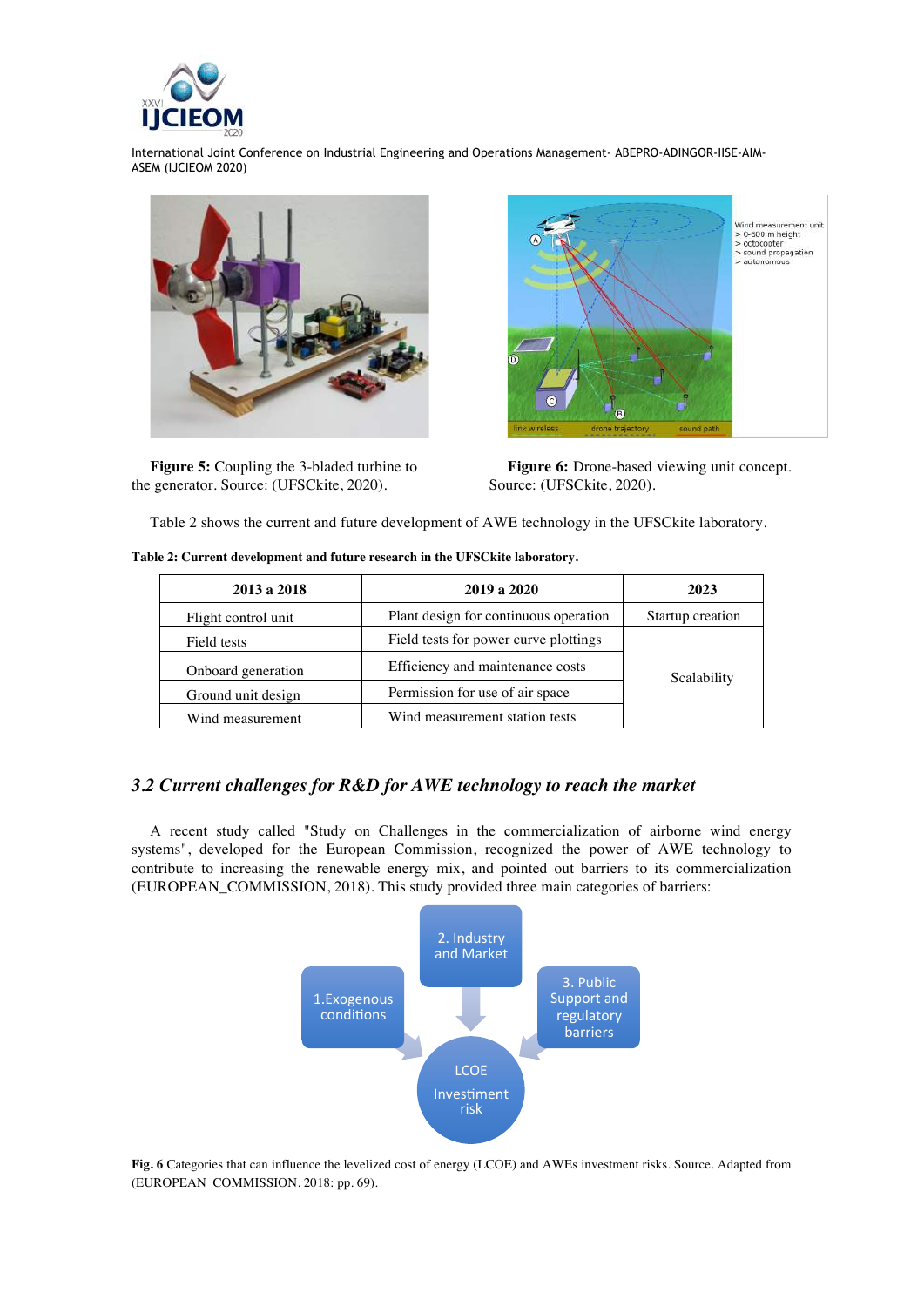

**Exogenous Conditions barriers** - These barriers are related to the potential of resource sites and have been divided into barriers Spatial footprint, Resource potential and Extreme weather conditions;

**Industry and Market barriers** – The property of addressing industry and market barriers is within the domain of the private sector. These barriers were divided into the subcategories: Component availability, System security and reliability and Economic performance;

**Public Support and regulatory barriers** – Addressing Public Support and regulatory barriers requires conditions and or support provided by the public domain. These barriers were divided into the subcategories: Social acceptance, environmental impacts, availability of financing and regulatory environment.

At the center of the barriers are the Levelized Energy Cost and the risk associated with investing in AWES projects. Both the LCOE and the investment risk are influenced by a wide range of barriers, directly or indirectly. However, LCOE calculations can discount the risk in the final value of the LCOE, which implies that it is possible to arrive at a single metric. Table 3 indicates the relative importance of barriers for three stakeholders (academic, business and public).

**Table 3** Identification of the types of barriers by category of stakeholders, expressed as the relative frequency (%). Source. Adapted from (EUROPEAN\_COMMISSION, 2018:pp. 68).

|                                               | Academic %          | <b>Business</b> % | Public % |
|-----------------------------------------------|---------------------|-------------------|----------|
| <b>Type of barrier</b>                        | <b>Stakeholders</b> |                   |          |
| System readiness                              | 31                  | 16                |          |
| System safety and reliability                 |                     |                   |          |
| Economic Performance                          | 38                  | 24                | 19       |
| Social acceptability and environmental impact |                     | Q                 |          |
| Funding availability                          | 15                  | 12                | 24       |
| Regulatory environment                        |                     | 25                | 29       |
| Exogenous conditions                          |                     |                   | 10       |
| Total                                         | 100                 | 100               | 100      |

#### **4 Conclusion**

A Wind power technology with wired airfoils is a technology currently under development that has important advantages over conventional wind technology. One of the characteristics of the AWE system is the use of wired aerial devices, which are lighter, less bulky and cheaper and allow access to wind energy available at higher altitudes (600m), inaccessible to current technology based on towers. At this altitude, the wind is stronger and more frequent, and a greater number of locations have the potential for economic viability of this new technology. The scientific and industrial community in the last decade has grown and today numerous companies and universities, mainly in the USA and Europe, are working to allow this technology to reach the market in the coming years. At the Federal University of Santa Catarina, the UFSCkite research group develops a 12KW prototype, currently undergoing tests, and works to build an innovative pilot plant in the next 4 years that operates in a completely automated way, including landing and takeoff of the airfoil. The UFSCkite project's goal is to create a startup to scale the power and transform the pilot plant into a market product.

**Acknowledgments:** The authors would like to thank the Coordination for the Improvement of Higher Education Personnel (CAPES) and the National Council for Scientific and Technological Development (CNPq) for funding this research project.